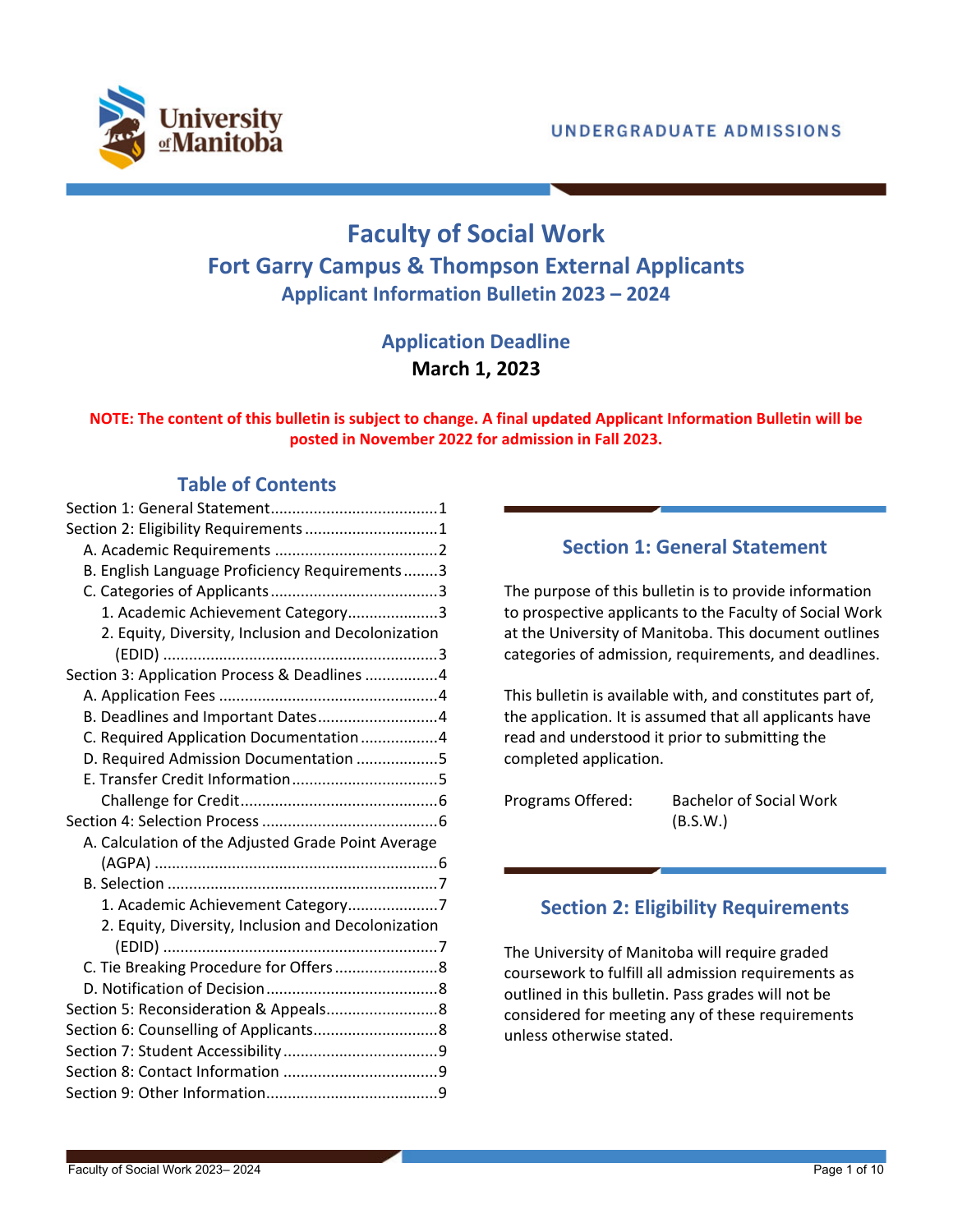### <span id="page-1-0"></span>**A. Academic Requirements**

To be eligible for consideration for admission to the Faculty of Social Work on the Fort Garry Campus and the Thompson External Campus, each applicant must meet the following eligibility requirements:

1. Successful completion of a minimum of **30 credit hours of university level coursework\*** by **May 1** which are acceptable to the University of Manitoba with a **minimum of 2.5 (C+) Adjusted Grade Point Average (AGPA).** (see *[Section 4:](#page-5-1)  [Selection Process](#page-5-1)*, *[A. Calculation of the Adjusted](#page-5-2)  [Grade Point Average \(AGPA\)](#page-5-2)*)

\*Courses completed at a community/technical college which are deemed as "university level" by the University of Manitoba Admissions (Evaluations) Office, will be accepted and used for the admissions calculations and transfer credit thereafter. Students presenting only college or diploma level credentials may need to present additional university coursework to meet the required 30 credit hours.

2. Within the 30 credit hours, successful completion of a minimum of **21 credit hours** from the courses identified in the table below, with a **minimum grade of 'C' in each course**. All required courses must be at the 1000 level or higher.

Successful applicants will be required to complete any remaining required courses from this table within their first 30 credit hours in the program.

#### **\*\*NOTE – FUTURE APPLICANTS\*\***

Effective for the Fall 2026 admission intake and beyond, all 30 credit hours from the course table will be required by May 1 of the year of application to be eligible for admission.

| <b>COURSE#</b>                                                                                                  | <b>COURSE TITLE</b>                                                                                                          | <b>CREDIT</b><br><b>HOURS</b> |
|-----------------------------------------------------------------------------------------------------------------|------------------------------------------------------------------------------------------------------------------------------|-------------------------------|
| <b>WOMN 1600</b>                                                                                                | Introduction to Women's and Gender<br><b>Studies in the Social Sciences</b>                                                  | 3                             |
| <b>FMLY 1010</b><br>or<br><b>PSYC 1200<sup>1</sup></b>                                                          | Human Development in the Family<br>or<br>Introduction to Psychology <sup>1</sup>                                             | 3<br>or<br>6                  |
| (INDG 1220)<br>and<br><b>INDG 1240)</b><br>or<br><b>INDG 1200</b>                                               | (Indigenous Peoples in Canada, Part 1)<br>and<br>Indigenous Peoples in Canada, Part 2)<br>or<br>Indigenous Peoples in Canada | 6                             |
| Any Sociology, Political Studies, Economics, Labour<br>6<br><b>Studies, or Global Political Economy courses</b> |                                                                                                                              |                               |
| Non-Social Work electives 1, 2<br>9 or 12                                                                       |                                                                                                                              |                               |

 $1$  Applicants who have completed PSYC 1200 (6) will only require 9 credit hours of non-Social Work electives.

<sup>2</sup> Students are encouraged to take courses designated by the Faculty of Arts as Social Science, Humanities, and Indigenous (SS/H/I) courses for their non-Social Work electives.

In addition to the academic requirements listed, applicants to the **Northern Thompson External program** must be residents of Northern Manitoba for at least six months before the day of application. Applicants will be required to provide proof of address.

#### *University of Manitoba Access Program Students*

In cooperation with the Province of Manitoba, the [University of Manitoba ACCESS Program \(UMAP\)](https://umanitoba.ca/extended-education/programs-and-courses/pathways-degree-studies/access-program) facilitates university studies at the degree level for persons who traditionally have not had the opportunity for such experience because of social, economic and cultural reasons, lack of formal education or residence in remote areas. Preference will be given to Indigenous Manitobans (First Nations, Métis, or Inuit).

Applicants who are currently enrolled in the **Access Program** of the University of Manitoba may use the Summer term of the year of application to complete the academic requirements listed in this section, on the condition that a minimum of **18 credit hours of university level coursework at the 1000 level or higher** from the table above is completed by **May 1**. A **minimum of 2.5 (C+) AGPA** is required (see *[Section 4:](#page-5-1)  [Selection Process](#page-5-1)*, *[A. Calculation of the Adjusted Grade](#page-5-2)  [Point Average \(AGPA\)](#page-5-2)*).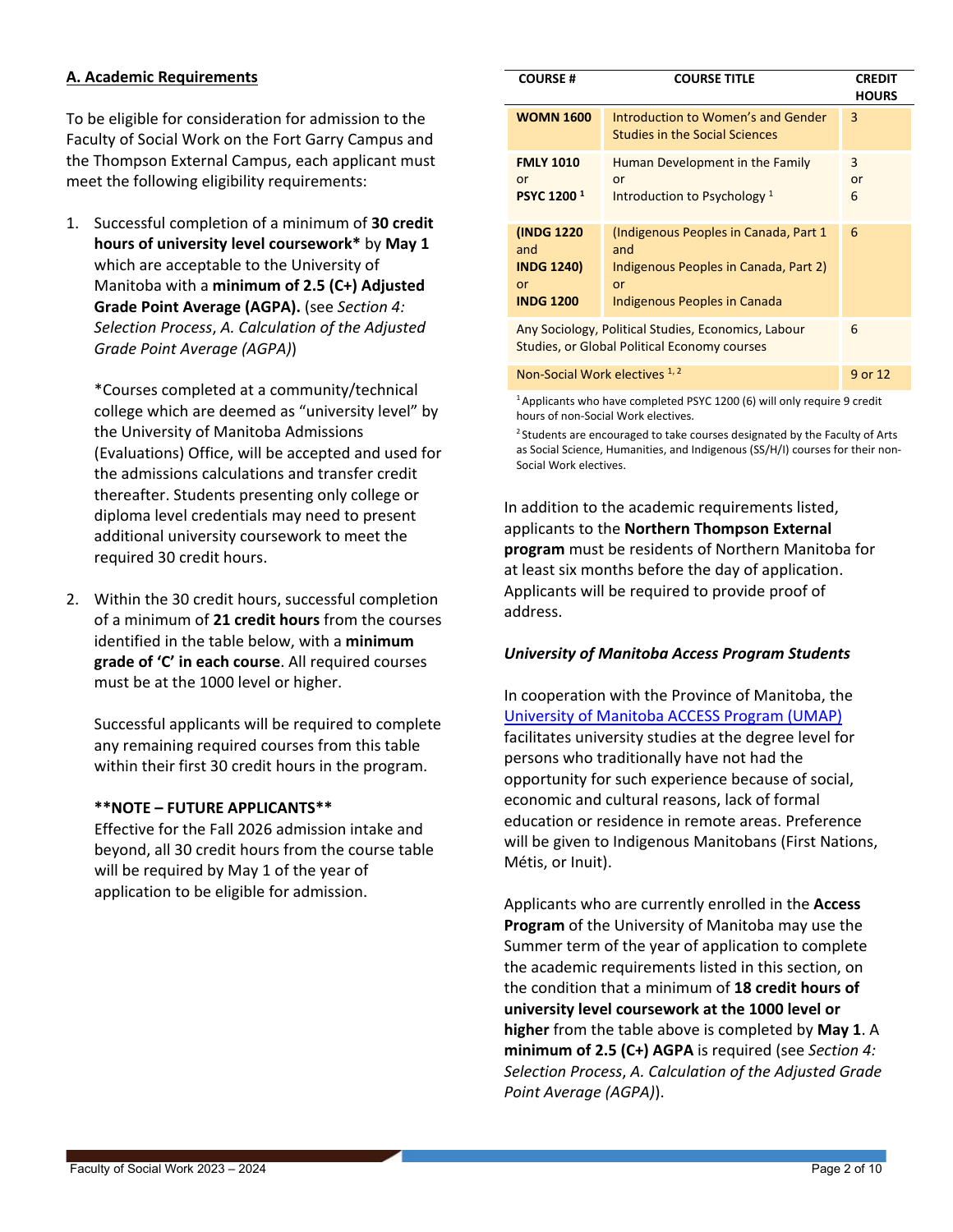**All applicants are advised that this is a competitive program with limited spaces and that applicants meeting minimum eligibility requirements cannot be assured admission**.

### <span id="page-2-0"></span>**B. English Language Proficiency Requirements**

All applicants whose primary language is not English and do not qualify for a waiver under the University of Manitoba's English language proficiency regulations will be required to demonstrate proficiency in English.

Additional information regarding specific proficiency requirements, waiver information, and test options can be found on the [English language proficiency](https://umanitoba.ca/admissions/undergraduate/requirements/english-language-proficiency)  [requirements](https://umanitoba.ca/admissions/undergraduate/requirements/english-language-proficiency) page.

*Results for most language tests, including TOEFL, IELTS and CanTEST, expire two years from the test date. Test scores must be valid at the start of classes. Please confirm the validity of your test results.*

### <span id="page-2-1"></span>**C. Categories of Applicants**

### <span id="page-2-2"></span>*1. Academic Achievement Category*

Applicants to this category must meet all eligibility requirements and will be selected based on their AGPA (see *[Section 4: Selection Process](#page-5-1)*, *[A. Calculation](#page-5-2)  [of the Adjusted Grade Point Average \(AGPA\)](#page-5-2)*).

### <span id="page-2-3"></span>*2. Equity, Diversity, Inclusion and Decolonization (EDID)*

Applicants to this category must meet all eligibility requirements with a minimum AGPA of 2.5 (C+).

This category is for applicants who are Canadian Citizens or Permanent Residents of Canada who are members of one or more of the following education equity priority groups listed below:

- Canadian Indigenous Peoples
- Racialized persons
- Refugees and/or Immigrants to Canada
- Persons with DisAbilities
- 2SLGBTQIA+ (Two-Spirited / Lesbian / Gay / Bisexual / Transgender / Queer / Intersex / Asexual +)
- Non-Indigenous University of Manitoba ACCESS students

The purpose of this Equity, Diversity, Inclusion and Decolonization (EDID) Category is to achieve equality in professional education so that no person shall be denied educational opportunities or benefits for reasons unrelated to ability. In the fulfillment of this goal, the aim is to correct the conditions of disadvantage in professional education experienced by Canadian Indigenous peoples, persons with disAbilities, immigrants and refugees to Canada, 2SLGBTQIA+, Non-Indigenous ACCESS Students and racialized persons. Giving effect to the principle of educational equity means more than treating persons in the same way; it also requires special measures and the accommodation of difference.

**For the purpose of identification, the definitions for the Equity, Diversity, Inclusion and Decolonization (EDID) priority groups are:**

### • **Canadian Indigenous Peoples**

Indigenous Peoples are all indigenous peoples of Canada including First Nations, Métis, and Inuit.

• **Racialized Persons**

Persons other than Canadian Indigenous Peoples who, because of their colour, are racialized persons in Canada.

### • **Immigrants (Permanent Residents)**

Immigrants are those who do not record Canadian Citizenship by birth, and whose native tongue is NOT English.

### • **Refugees**

A refugee is an individual who has left his/her country of residence because of persecution for belonging to a particular social, cultural, religious and/or national group, and/or for holding particular political beliefs, and has been accepted for residence in Canada.

### • **Persons with DisAbilities**

Persons with disAbilities are those who would consider themselves disadvantaged by reason of any physical, intellectual, mental, sensory, or learning impairment.

### • **2SLGBTQIA+**

2SLGBTQIA+ are persons who self-identify as twospirited, lesbian, gay, bisexual, transgender, queer, intersex, asexual +. While this definition is intended to be inclusive of sexual and gender variations, we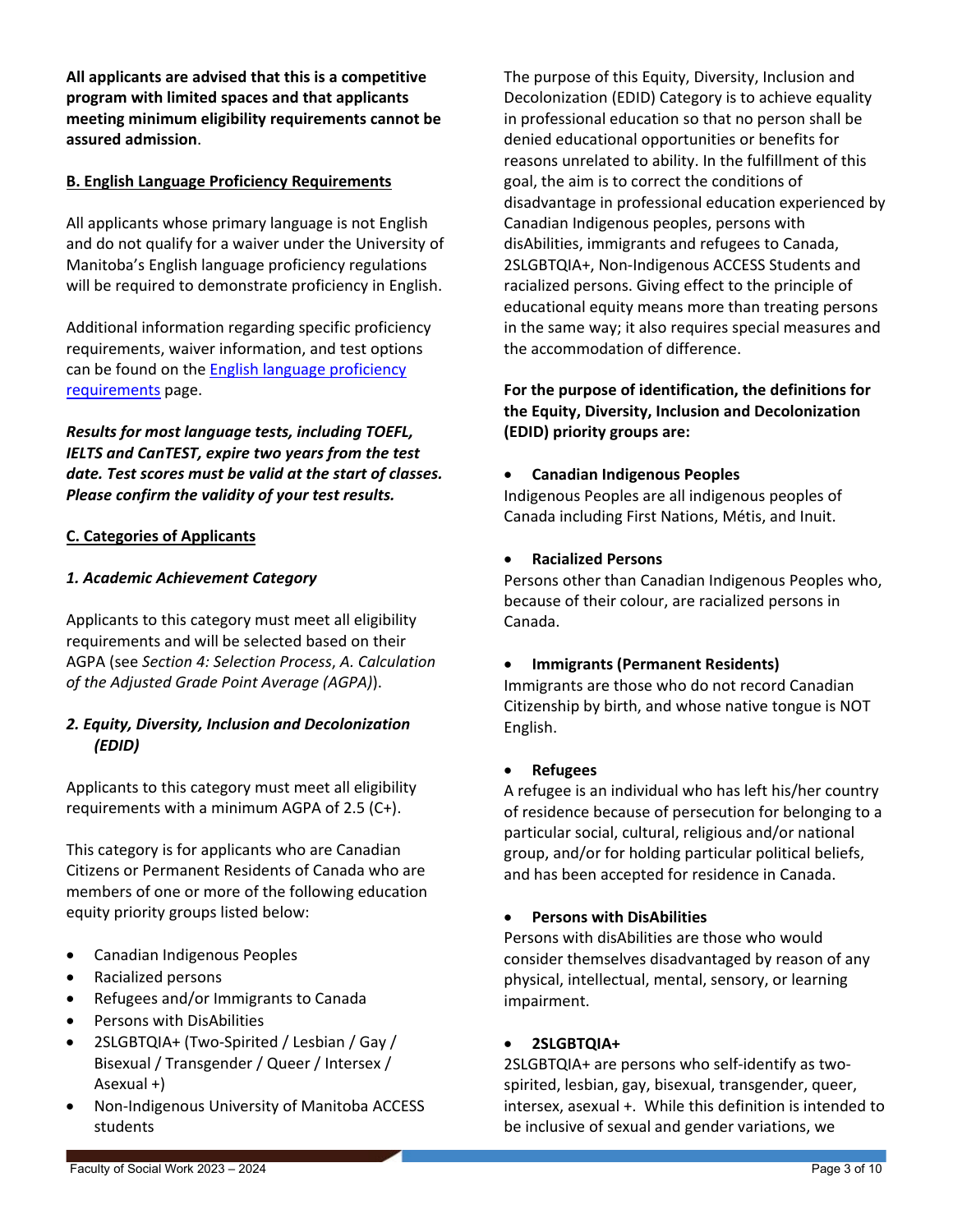recognize it is not meant to be exhaustive or excluding.

### • **Non-Indigenous ACCESS Students**

Persons who traditionally have not had the opportunity for university studies because of social, economic and cultural reasons, lack of formal education or residence in remote areas, and who are enrolled in the University of Manitoba ACCESS program.

## <span id="page-3-0"></span>**Section 3: Application Process & Deadlines**

## <span id="page-3-1"></span>**A. Application Fees**

| Canadian/Permanent Residents: | \$100.00 |
|-------------------------------|----------|
| International applicants:     | \$120.00 |

Applications are not considered received until the application is submitted and the non-refundable application fee has been paid by the posted deadline.

All correspondence, including decision release information will be sent via email and posted to your application portal.

Please ensure your email account remains current and will accept emails from the University of Manitoba. Check your filters.

It is important to check your email and application portal regularly and specifically around the deadlines and important dates listed below.

### <span id="page-3-2"></span>**B. Deadlines and Important Dates**

| <b>DATE</b>       | <b>DEADLINES AND IMPORTANT</b><br><b>DATES</b>                                                                                                                                        |
|-------------------|---------------------------------------------------------------------------------------------------------------------------------------------------------------------------------------|
| March 1,<br>2023  | Last date for receipt of application and<br>application fee                                                                                                                           |
|                   | Last date to declare equity<br>category(ies)                                                                                                                                          |
| March 15,<br>2023 | Deadline for submission of uploaded<br>interim and/or final transcripts.<br>Unofficial copies acceptable for<br>preliminary assessment only.<br>(Applicants external to U of M only). |

|  | April 1,<br>2023 | Deadline to provide all necessary<br>course outlines (external UM applicants<br>only).                                                                                                                                                                   |
|--|------------------|----------------------------------------------------------------------------------------------------------------------------------------------------------------------------------------------------------------------------------------------------------|
|  | May 1,<br>2023   | Deadline for submission of uploaded<br>unofficial final transcripts (copies) for<br>those registered in the 2022-2023<br>academic year. Unofficial copies are<br>acceptable for preliminary assessment<br>only. (Applicants external to U of M<br>only). |
|  | June 1,<br>2023  | Last date for receipt of Final Official<br>transcripts for courses taken in 2022-<br>2023. All deferred exams and grade<br>appeals must be completed, and final<br>grades submitted.                                                                     |
|  |                  | Last date to submit proof of English<br>proficiency (if required).                                                                                                                                                                                       |
|  |                  | Last date to submit proof of Canadian<br>Citizenship/Permanent Resident Status<br>(if required).                                                                                                                                                         |
|  | Late June        | Admission decisions will be posted to<br>the application portals. Offers of<br>admission are time sensitive and<br>require the applicant's response within<br>a short period of time. Tuition deposit<br>required.                                       |

## <span id="page-3-3"></span>**C. Required Application Documentation**

The following documents will be required to complete your application:

- **Copy of interim transcript(s)** showing current registration are to be submitted when applying or shortly thereafter. These unofficial transcripts can be uploaded to the applicant portal.
- **Copy of final transcript(s)** are to be received by May 1. Transcripts must include grades for all Fall and Winter term classes. These unofficial transcripts can be uploaded to the applicant portal or emailed to [admissions.socialwork@umanitoba.ca.](mailto:admissions.socialwork@umanitoba.ca)
- **Final official transcripts** from any university or college attended other than University of Manitoba. Student copies, uploads or photocopies are not acceptable. Transcripts become the property of University of Manitoba and will not be returned. **Please**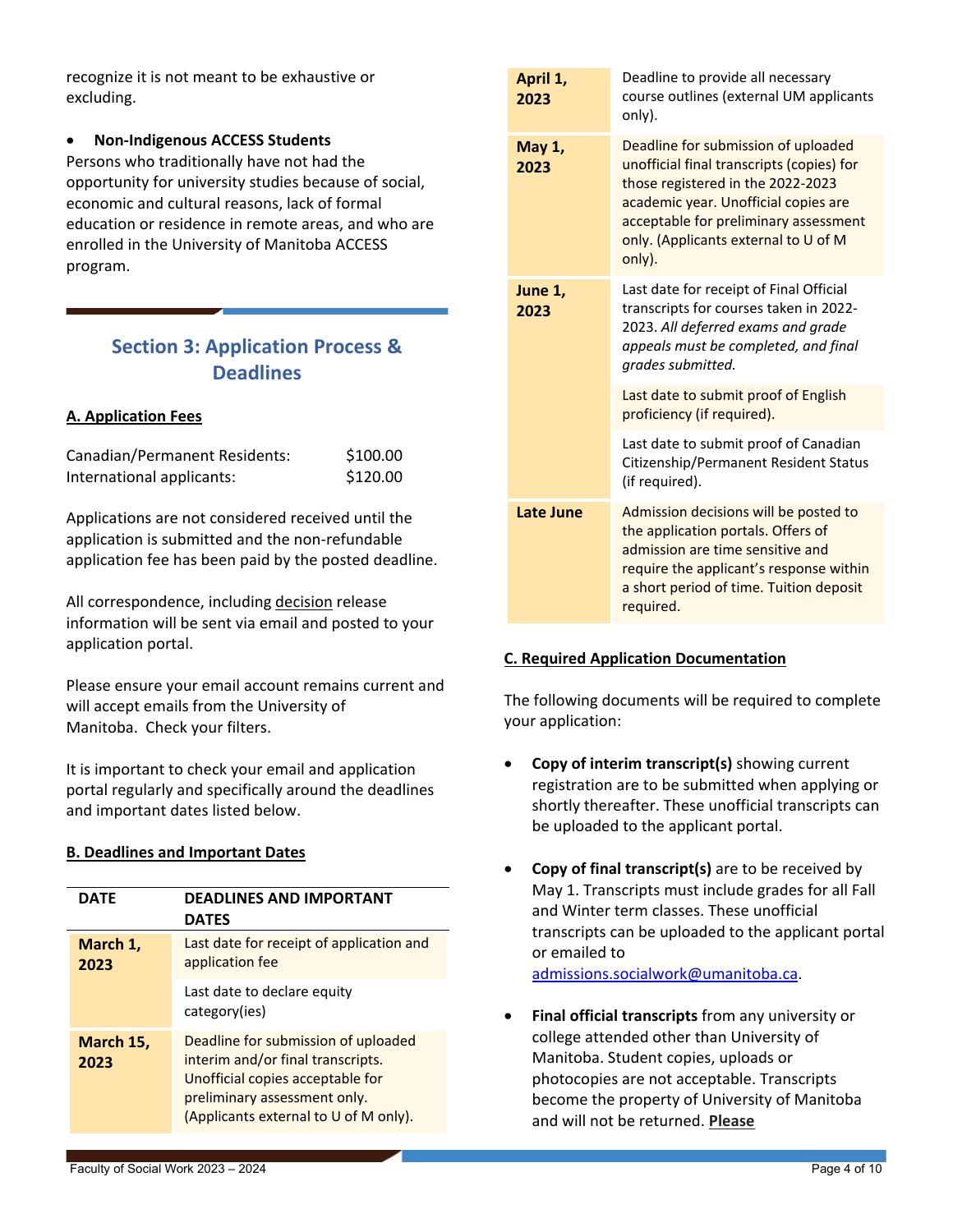**note: Transcript must be received in sealed envelopes or notarized to be deemed official. Transcripts become the property of University of Manitoba and will not be returned.**

**NOTE:** It is the applicant's responsibility to inform the Admissions Office in writing of any **deferred exams or grade changes**. All final grades, including grade changes must be submitted to the Admissions Office by the document deadline in order for them to be included in the final selection process.

- **Proof of Canadian Citizenship, Permanent Residence or Refugee Status** is required if born outside Canada.
- **Name change documentation** is required if name change has occurred as a result of marriage, divorce or other reason.
- **Proof of proficiency in the use of the English language** (see *[Section 2: Eligibility Requirements](#page-0-1)*, *[B. English Language Proficiency Requirements](#page-2-0)*).
- **Proof of address** north of the 53<sup>rd</sup> parallel (i.e. a photocopy of driver's license or Manitoba Health Card) – *Northern Thompson External applicants only*

Please send all application documentation to the following address:

## **Admission for Social Work University of Manitoba 424 UMSU University Centre 66 Chancellors Circle Winnipeg, MB R3T 2N2**

Electronic transcripts should be submitted to [Applicant.Services@umanitoba.ca](mailto:Applicant.Services@umanitoba.ca) \*

\*In the event that you are not able to provide an official transcript (for example, if the issuing office at your university or college is closed due to COVID-19), the University of Manitoba will accept an electronic transcript provided that it has been sent directly from the email of the office responsible for issuing transcripts. Applicants who submit their documents electronically may be requested to provide original, physical copies at a later date.

### <span id="page-4-0"></span>**D. Required Admission Documentation**

All BSW applicants offered admission are required to:

- Sign a **declaration** regarding criminal convictions and whether they have ever been placed upon a child abuse registry as a perpetrator.
- Provide a completed **Criminal Record (CR) check** obtained through the local police service (may not be older than three months prior to the date of offer).
- Provide a completed **Child Abuse Registry (CAR) (for residents of Manitoba) or a Vulnerable Sector check (for residents of provinces where there is no Child Abuse Registry)** (may not be older than three months prior to the date of offer).

A positive response on the CR check, the CAR or Vulnerable Sector check, or the declaration regarding previous criminal convictions, does not necessarily eliminate applicants; however, it shall require that the applicant participate in a personal interview. The Faculty reserves the right, based on its findings, to declare an applicant ineligible for admission.

### <span id="page-4-1"></span>**E. Transfer Credit Information**

At the University of Manitoba, all course work from a recognized prior post-secondary institution(s) will be considered as part of the application for admission process for all undergraduate degree and diploma programs.

Upon admission to the Bachelor of Social Work program, incoming students will only be allowed to apply courses from the University of Manitoba and any other partner post-secondary institution with a mark of 'C' or higher, with the exception of courses satisfying the math requirement to their degree plan.

For the Faculty of Social Work, admitted students may be eligible to receive block credit of up to 48 credit hours towards their degree, as determined based on their previous undergraduate university-level studies.

Those presenting a recognized Bachelor's Degree will receive block transfer with the Mathematics and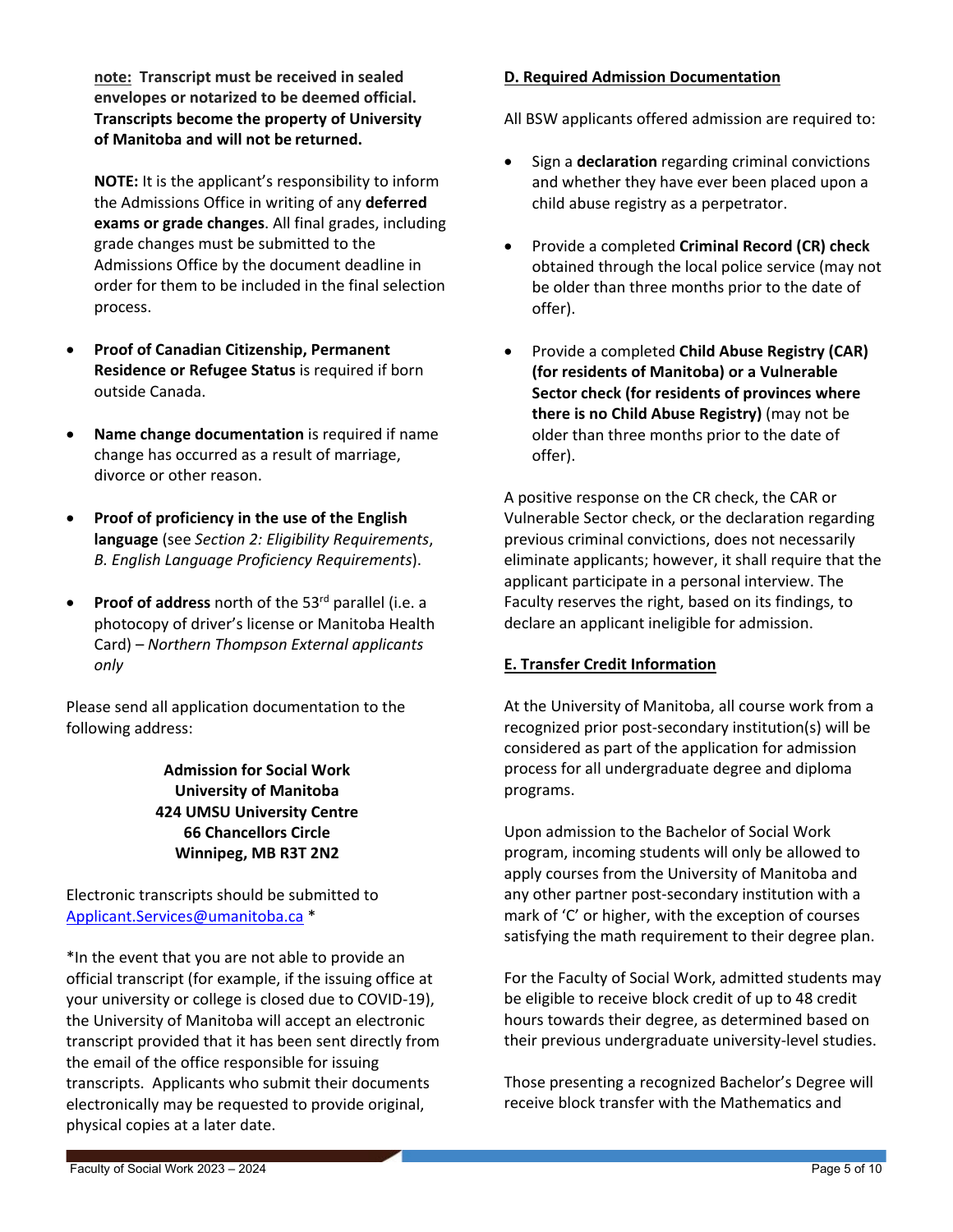Written English requirements met. Proof of graduation is required.

Those who have not completed a recognized Bachelor's Degree will have their Written English and Mathematics course requirements assessed separately. These requests are to be made by the student, in writing.

Students may be asked to provide comprehensive and accurate course outlines or syllabi, as issued by their institution of study, for all courses lacking a current evaluation for the Mathematics and Written English requirements. Course outlines or syllabi should include information on course objectives, outline of the units studied, textbook(s) used, assignments, and accompanying laboratory information, if applicable, to assist in the transfer credit assessment process.

An [online transfer credit resource](https://aurora.umanitoba.ca/banprod/ksstransequiv.p_trans_eq_main) is available for information on current course evaluations receiving credit.

**Students presenting studies at the diploma level (including social service worker programs) must have a minimum of 30 credit hours of coursework (deemed university level and transferrable to the University of Manitoba) to apply to the BSW program. Diploma coursework will be assessed on a course by course review for transferability.** 

**Applicants presenting** *only* **diploma level coursework may require additional university coursework to meet the required 30 credit hours. Specific social work courses must be fro[m CASWE-ACFTS](https://caswe-acfts.ca/home/) accredited institutions to be considered transferrable to the University of Manitoba, unless covered by an articulation agreement. Please contact the Faculty of Social Work for details regarding articulation agreements.**

**NOTE:** Decisions on considerations of equivalency may not be finalized until after fall courses have started.

While we appreciate that some institutions do not have course information readily available, many students have been able to provide the information requested by contacting the individual departments or instructors at their prior institutions. Students that are unable to provide the requested course information may render themselves ineligible for programs with

specific course requirements. Only successful applicants will be notified of transfer credit results. [Additional information related to transfer credit](https://umanitoba.ca/admissions/undergraduate/requirements/transfer-credit) is available on the Admissions website.

## <span id="page-5-0"></span>*Challenge for Credit*

The Faculty of Social Work at the University of Manitoba provides a social work education in keeping with its mission statement and the standards of the Canadian Association for Social Work Education, whereby academic instruction and closely supervised field experiences are combined to ensure that students acquire the values, knowledge and skills necessary for BSW level practice. The Faculty also recognizes that these components, in some instances, are acquired outside the traditional educational system, through work experience and/or classroom experience from other disciplines.

The Faculty of Social Work accommodates those students who are qualified and who can demonstrate an acceptable level of knowledge and skill, by allowing them to challenge for certain social work courses.

## **Section 4: Selection Process**

## <span id="page-5-2"></span><span id="page-5-1"></span>**A. Calculation of the Adjusted Grade Point Average (AGPA)**

The Adjusted Grade Point Average (AGPA) is calculated to take into account the student's most recent academic work and to allow for some elimination of the lowest grades within this work. Only the student's **most recent 60 credit hours** of university work, which are acceptable to the University of Manitoba, will be used in calculation of the AGPA.

| <b>CREDIT HOURS</b><br><b>COMPLETED</b> | <b>CREDIT HOURS</b><br><b>DROPPED</b> |
|-----------------------------------------|---------------------------------------|
| $30 - 35$                               | O                                     |
| $36 - 59$                               | 6                                     |
| 60                                      | 12                                    |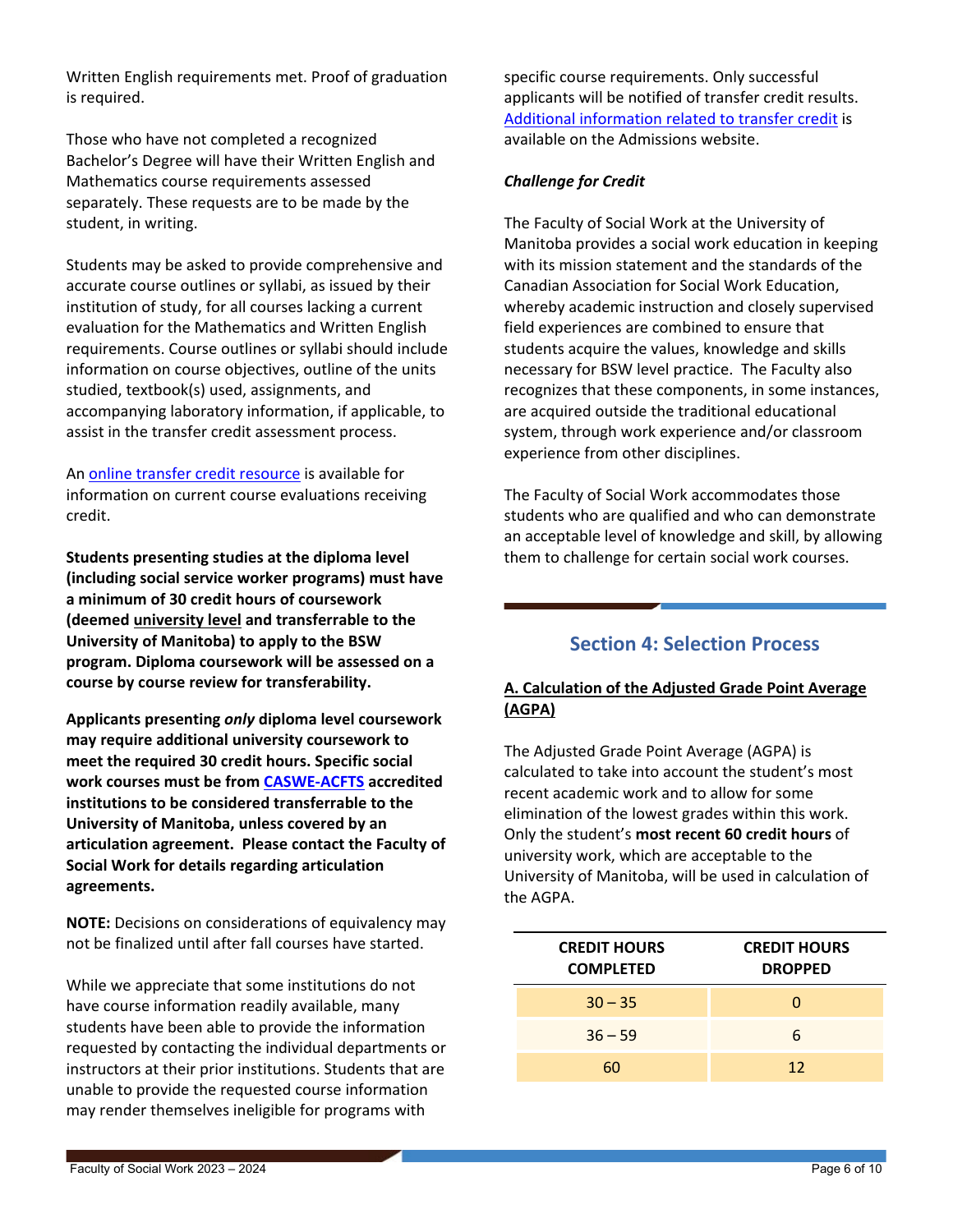If an applicant has completed a total of 36—60 credit hours of university work, the lowest marks will be dropped from the calculation of the AGPA in accordance with the above table. For instance, if an applicant has completed 36 to 59 credit hours, six (6) credit hours of the lowest grades will be dropped in calculation of the AGPA. If an applicant has completed more than 60 credit hours of university work, the AGPA will be calculated over the most recently completed 60 credit hours of university work, minus twelve (12) hours of the lowest grades. If it is not possible to clearly identify the most recently completed 60 credit hours of work, the average of the term containing the least recent of the 60 credit hours will be used as a representative grade for the remaining hours.

In the calculation of the AGPA, all courses which have been assigned a final grade are considered "completed" university work, including failed courses and repeated courses. The exceptions to this are courses graded "*Pass/Fail*" or "*Satisfactory*", and courses that have been assessed and awarded as university credit from either the Advanced Placement (AP) program, or the International Baccalaureate (IB) program; these are excluded from both the AGPA and from the most recent 60 credit hour count.

Courses completed on a full or part time basis, in all undergraduate and graduate programs, and in Fall, Winter and Summer terms (except for the work taken after the April exam period in the year of application) will be included in the AGPA calculation.

### **NOTE:**

- It is the applicant's responsibility to inform the Admissions Office in writing of any **deferred exams or grade changes.** All final grades, including grade changes must be submitted to the Admissions Office by the document deadline in order for them to be included in the final selection process. Grade changes will not be accepted after the documentation deadline date. If a grade is not available by the documentation deadline date, an 'F' grade will be used in the final admission determination and calculation.
- AP or IB courses that have been awarded as university credit will be considered for transfer of credit if admitted to the Faculty. However, AP and

IB courses cannot be used as part of the minimum 30 credit hour eligibility requirement.

Courses completed at a community/technical college which are deemed as "university level" by the University of Manitoba Admissions (Evaluations) Office, will be accepted and used for the admissions calculations and transfer credit thereafter. Applicants presenting only college or diploma level credentials (without an articulation agreement) may need to present additional university coursework to meet the required 30 credit hours.

### <span id="page-6-0"></span>**B. Selection**

Applicants who are determined as meeting the eligibility criteria (see *[Section 2: Eligibility](#page-0-1)  [Requirements](#page-0-1)*) are compiled and applicants are selected through two categories.

### <span id="page-6-1"></span>*1. Academic Achievement Category*

60% (approximately 45) of all available positions will be awarded on the basis of highest AGPA.

## <span id="page-6-2"></span>*2. Equity, Diversity, Inclusion and Decolonization (EDID)*

40% (approximately 30) of all available positions will be awarded on the basis of identification with an Equity, Diversity, Inclusion and Decolonization (EDID) category(ies) and highest AGPA within the EDID categories. Applicants may identify themselves with as many categories as are applicable to them: Canadian Indigenous Peoples, non-Indigenous applicants enrolled in the ACCESS program, racialized persons, immigrants and/or refugees, 2SLGBTQIA+, and persons with disAbilities.

Spaces in the EDID priority group category will be proportionately allocated based on the number of eligible applicants in each EDID priority group. There will be a minimum of one space allocated to each EDID priority group as long as there is at least one eligible applicant.

Spaces for applicants in each EDID priority group will be awarded based on the highest **AGPA**. **If there are unfilled EDID spaces, these will be filled based on the highest AGPA from the remaining applicants in the Academic Achievement Category.**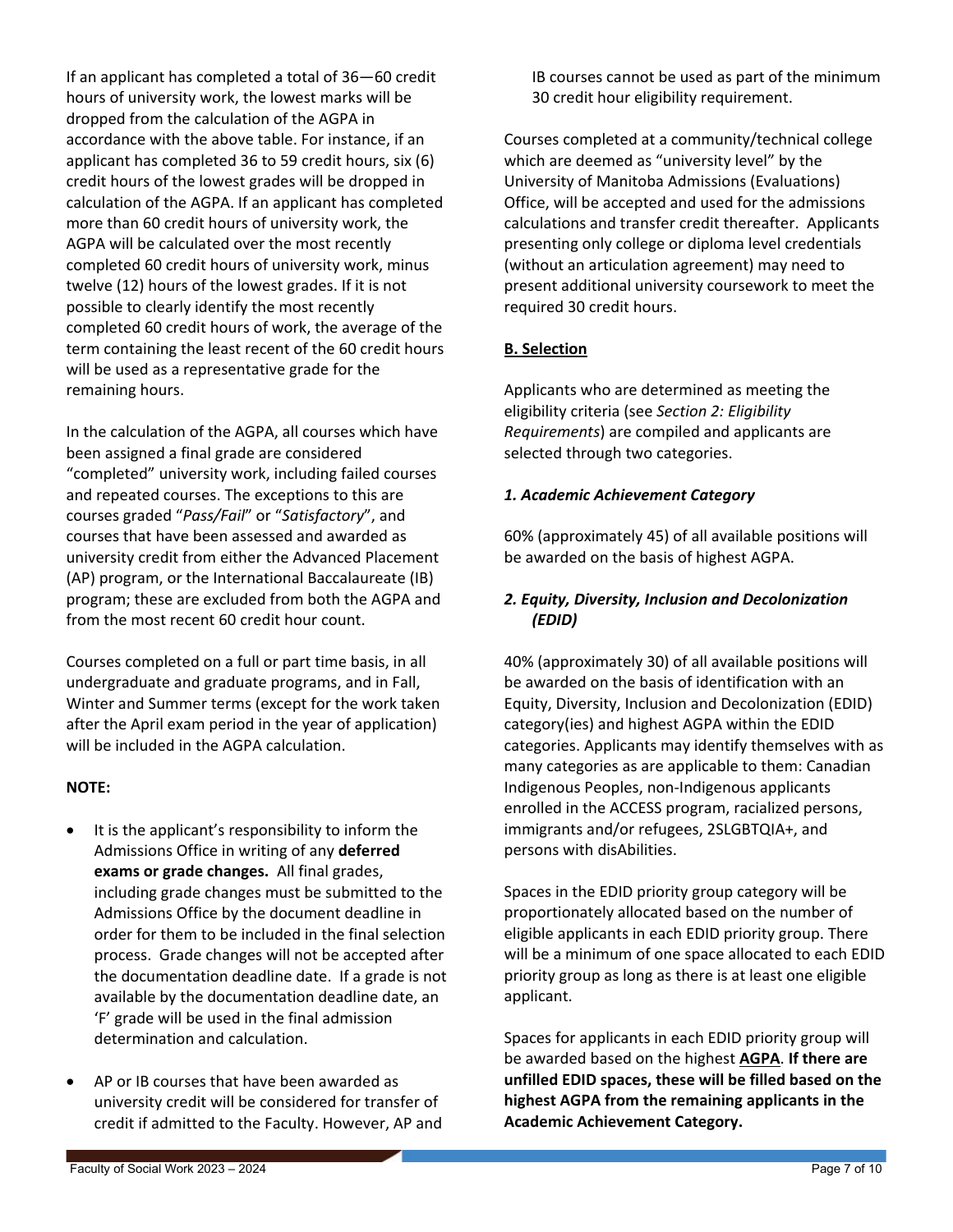All applicants applying under the Equity, Diversity, Inclusion and Decolonization category must identify themselves by completing the appropriate section on the Faculty of Social Work BSW Program application form by the application submission deadline.

The Faculty of Social Work reserves the right to request verification from applicants indicating membership in any of the EDID priority groups. Please note that the total number of spaces for admission may vary depending on the Faculty's decision.

### <span id="page-7-0"></span>**C. Tie Breaking Procedure for Offers**

In the event of a tie, the following procedure will be used:

- 1. Increase the number of significant figures used in the calculation.
- 2. Where a tie still exists, the application that was received first will be used to break the tie. All completed applications are time stamped upon submission; in the case of a paper application, these applications will be time stamped after they have been entered into the system by a University of Manitoba Admissions Office staff member.

## <span id="page-7-1"></span>**D. Notification of Decision**

Decisions will be posted to the applicant's portal. Applicants must log into their application portal to view the decision and to accept or decline their offer. If the offer is not accepted and the subsequent deposit paid by the deadline date indicated in the letter, the offer will lapse. Lapsed offers will be considered a declined response. It is imperative that email accounts remain current and that emails and application portals are regularly checked.

Applicants offered admission will have five (5) business days to respond and pay a non-refundable deposit of \$100.00 to indicate their acceptance. The deposit will be applied to tuition fees at the time of registration.

## <span id="page-7-2"></span>**Section 5: Reconsideration & Appeals**

Individuals who wish to have their applications reconsidered should submit their request in writing to the Chair of the Selection Committee. Past experience has shown that most inquiries can be satisfied at this level without further reference. Persons wishing reconsideration of the decision of the Selection Committee shall direct their request to the Chair within ten (10) business days of the posted decision date (see *[Section 8: Contact Information](#page-8-1)*).

Should the student wish to pursue the reconsideration decision further, such an appeal will be made in accordance with the **Senate Committee on Admission** [Appeals Procedures.](https://umanitoba.ca/admin/governance/governing_documents/students/admission_appeals.html)

Applicants are advised that appeals of reconsideration decisions by the Chair of the Selection Committee and the Senate Admissions Appeal Committee focus on questions of correct adherence to published policies and procedures outlined in this document, and NOT on subjective issues or the relative merits of the application.

## <span id="page-7-3"></span>**Section 6: Counselling of Applicants**

The Faculty of Social Work and Admissions Office are able to assist applicants who seek counselling regarding admission to the Faculty of Social Work. However, it is policy not to instruct applicants as to a specific course of action they should follow, but rather to provide the information needed for applicants to make their own choice with respect to the alternatives available. The following points require special attention:

1. Applicants are encouraged to discuss their plans with all who can usefully advise them, but they should be aware that second and third hand information about admission policies may not be accurate.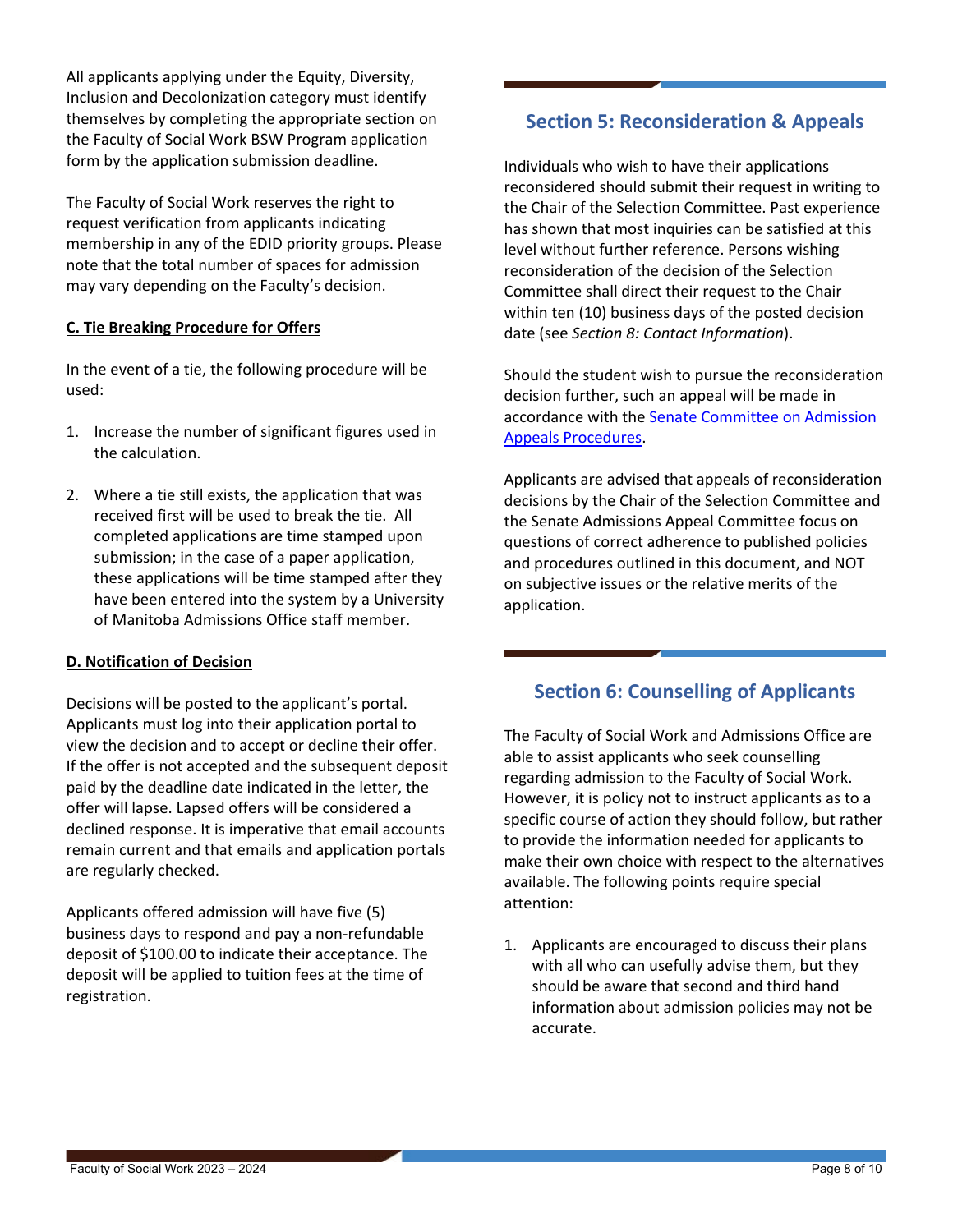- 2. No official at the university can guarantee the admission of any applicant. Admission is determined by the Committee on the basis of an annual competition.
- 3. All applicants are advised to supplement any personal enquiries with a written request so that an official written response can be made. It is only these written responses which will be considered as evidence of any advice given (see *[Section 8:](#page-8-1)  [Contact Information](#page-8-1)*).

## **Section 7: Student Accessibility**

<span id="page-8-0"></span>The University of Manitoba is committed to providing all students equal access to learning opportunities. If you are a student with a diagnosed disability (permanent, chronic, or temporary) who may require academic accommodations, please contact Student [Accessibility Services](https://umanitoba.ca/student-supports/accessibility) at 204-474-7423 or by email at student accessibility@umanitoba.ca to learn more about the confidential supports that are available.

#### **Office Assistant** *Christy Watkinson Telephone:* (204) 677-1452 *Email:* [christy.watkinson@umanitoba.ca](mailto:christy.watkinson@umanitoba.ca) **Admissions Office** 424 UMSU University Centre *Telephone:* (204) 474-8808 *Email:* [admissions@umanitoba.ca](mailto:admissions@umanitoba.ca) **Admissions Officer** *Sandra Jezik Telephone:* (204) 474-8811 *Email:* [admissions.socialwork@umanitoba.ca](mailto:admissions.socialwork@umanitoba.ca)

The following other contacts may also be useful.

| <b>Student</b><br><b>Accessibility</b><br><b>Services</b> | 520 UMSU University Centre<br>Telephone: (204) 474-7423<br>Email:<br>student accessibility@umanitoba.ca |
|-----------------------------------------------------------|---------------------------------------------------------------------------------------------------------|
| <b>Student</b><br><b>Advocacy</b><br><b>Office</b>        | 520 UMSU University Centre<br>Telephone: (204) 474-7423<br>Email:<br>student advocacy@umanitoba.ca      |

## **Section 8: Contact Information**

<span id="page-8-1"></span>

| <b>Faculty of</b><br><b>Social Work</b>          | 521 Tier Building<br>Telephone: 474-7050<br>Web:<br>http://umanitoba.ca/faculties/social<br>work/<br>Email: social work@umanitoba.ca |
|--------------------------------------------------|--------------------------------------------------------------------------------------------------------------------------------------|
| <b>BSW</b><br><b>Student</b><br><b>Advisor</b>   | <b>Miranda Jestadt</b><br>519 Tier Building<br>Telephone: (204) 474-9356<br>Email:<br>Miranda.jestadt@umanitoba.ca                   |
| <b>Northern</b><br><b>Social Work</b><br>Program | 3 Station Rd., Thompson, MB, R8N<br>ON <sub>3</sub>                                                                                  |
| <b>Acting</b><br><b>Director</b><br>(Northern)   | <b>Lee Anne Deegan, Acting Director</b><br>Telephone: 204 677 1452<br>Email:<br>leeanne.deegan@umanitoba.ca                          |

## **Section 9: Other Information**

<span id="page-8-2"></span>The BSW program intends to provide students with knowledge and skills necessary for professional preparation for generalist practice in a variety of social work fields. The BSW program is the only program in Manitoba accredited by the Canadian Association for Social Work Education, and graduates are eligible for acceptance into schools of graduate studies.

The BSW degree is accepted as a professional degree by the Manitoba College of Social Workers and by the Canadian Association of Social Workers. Holders of this degree are eligible to apply for membership to these organizations.

The BSW program is usually completed in three years after one year of university study. The program consists of a total of 123 credit hours; 75 of social work credits and 48 academic electives (including the 30 credit hours used for admission where applicable). It may also be completed in two years plus a summer (Concentrated Program), after two years of university